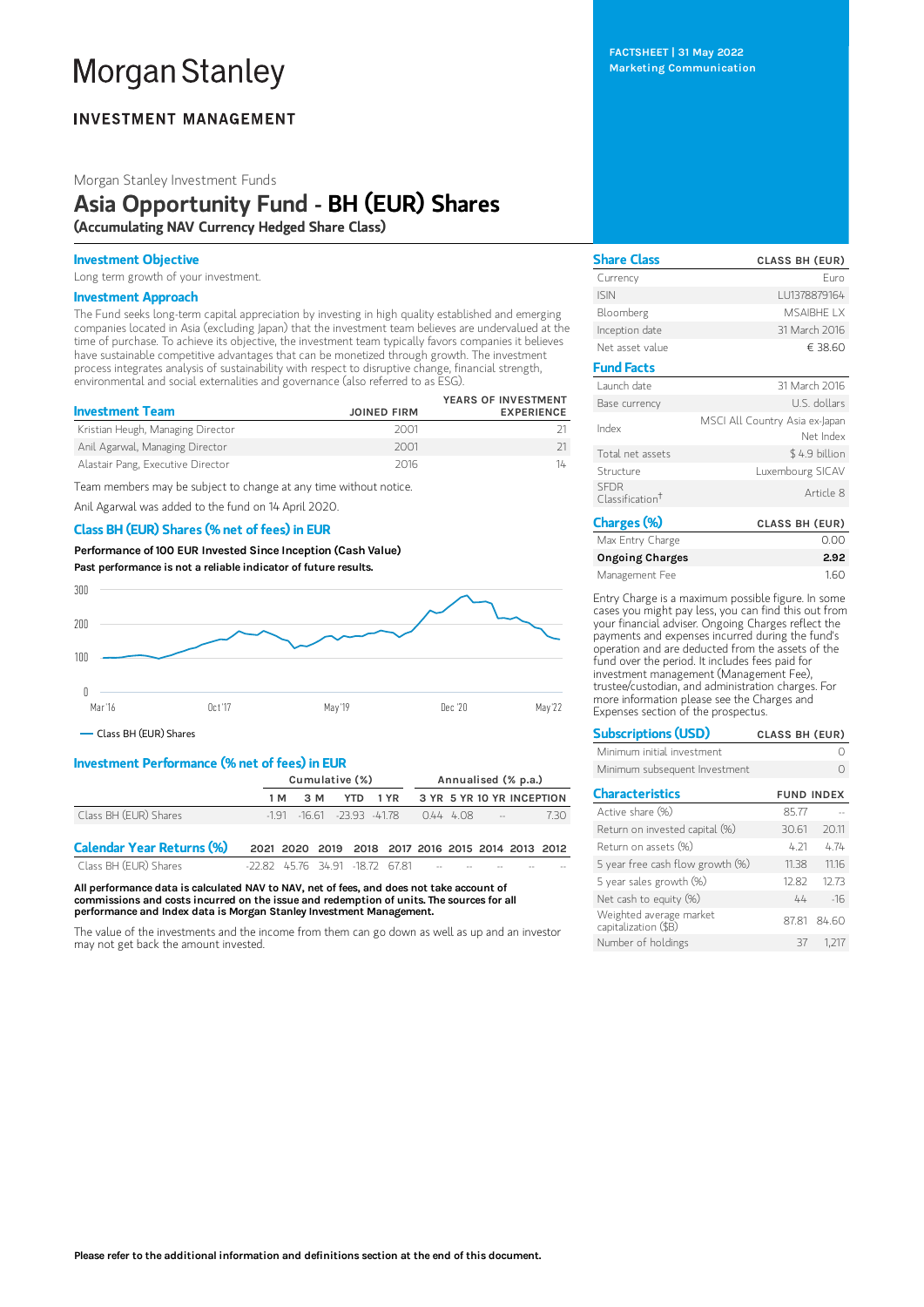# Top Countries (% of Total Net Assets)<sup>1</sup> FUND INDEX

|  | China                | 47.67 | 35.01 |
|--|----------------------|-------|-------|
|  | India                | 22.41 | 14.57 |
|  | Taiwan               | 7.35  | 18.19 |
|  | South Korea          | 7.29  | 14.48 |
|  | Singapore            | 3.87  | 3.46  |
|  | <b>United States</b> | 3.59  |       |
|  | Hong Kong            | 3.14  | 7.41  |
|  | Indonesia            | 0.99  | 2.11  |
|  | Cash                 | 3.78  |       |

As of 31 May 2022, the Fund does not have direct exposure to and does not hold companies listed or domiciled in Russia, Ukraine or Belarus.

| Sector Allocation (% of Total Net Assets) <sup>1,2</sup> | <b>FUND</b>               | <b>INDEX</b> |       |
|----------------------------------------------------------|---------------------------|--------------|-------|
|                                                          | Financials                | 27.94        | 20.43 |
|                                                          | Consumer<br>Discretionary | 23.01        | 13.89 |
|                                                          | Communication<br>Services | 14.49        | 9.98  |
|                                                          | Consumer Staples          | 13.26        | 5.09  |
|                                                          | Information<br>Technology | 6.79         | 74.00 |
|                                                          | Real Estate               | 5.72         | 4.02  |
|                                                          | Materials                 | 2.90         | 5.45  |
|                                                          | Industrials               | 2.17         | 6.72  |
|                                                          | Other                     | 0.03         |       |
|                                                          | Cash                      | 3.78         |       |

| Top Holdings (% of Total Net Assets) <sup>3</sup> | <b>FUND</b> | <b>INDEX</b> |
|---------------------------------------------------|-------------|--------------|
| HDFC Bank I td                                    | 9.12        |              |
| ICICI Bank I td                                   | 7.05        | 0.82         |
| Meituan                                           | 6.52        | 1.61         |
| Naver Corp                                        | 4.24        | 0.47         |
| Kuaishou Technology                               | 4.02        | 0.08         |
| Kweichow Moutai Co. Ltd.                          | 3.94        | 0.34         |
| Trip.com Group Ltd                                | 3.93        | 0.19         |
| <b>KE</b> Holdings Inc                            | 3.89        | 0.08         |
| Taiwan Semiconductor Mfg Co. Ltd                  | 3.68        | 7.84         |
| IndusInd Bank Ltd                                 | 3.63        |              |
| Total                                             | 50.02       |              |

<sup>†</sup> This Fund is classified as an Article 8 product under the Sustainable Finance Disclosure Regulation. Article 8 products are those which promote environmental or social characteristics and which integrate sustainability into the investment process in a binding manner. Before making any decision to invest in the fund mentioned herein, please refer to all the characteristics and objectives of the Fund noted in the current Prospectus and KIID at morganstanleyinvestmentfunds.com.

<sup>1</sup>May not sum to 100% due to the exclusion of other assets and liabilities. <sup>2</sup> For additional information regarding sector classification/definitions please visit www.msci.com/gics and the glossary at www.morganstanley.com/im. <sup>3</sup> These securities and percentage allocations are only for illustrative purposes and do not constitute, and should not be construed as, investment advice or recommendations with respect to the securities or investments mentioned.

#### Please refer to the Prospectus for full risk disclosures, available at v.morganstanleyinvestmentfunds.com. All data as of 31.05.2022 and subject to change daily.

This is a marketing communication. Applications for shares in the Fund should not be made without first consulting the current Prospectus and the Key Investor Information Document ("KIID"), which are available in English and in the official language of your local jurisdiction at [morganstanleyinvestmentfunds.com](https://www.morganstanley.com/im/msinvf/index.html) or free of charge from the Registered Office of Morgan Stanley Investment Funds, European Bank and Business Centre, 6B route de Trèves, L-2633 Senningerberg, R.C.S. Luxemburg B 29 192. A summary of investor rights is available in English at the same website. If the management company of the relevant Fund decides to terminate its arrangement for marketing that Fund in any EEA country where it is registered for sale, it will do so in accordance with the relevant UCITS rules.

# Share Class BH (EUR) Risk and Reward Profile

| Lower Risk                       |  |  | Higher Risk                       |  |
|----------------------------------|--|--|-----------------------------------|--|
|                                  |  |  |                                   |  |
| <b>Potentially Lower Rewards</b> |  |  | <b>Potentially Higher Rewards</b> |  |

The risk and reward category shown is based on historic data.

Historic figures are only a guide and may not be a reliable indicator of what

- may happen in the future.
- As such this category may change in the future.
- The higher the category, the greater the potential reward, but also the greater the risk of losing the investment. Category 1 does not indicate a risk free investment.
- The fund is in this category because it invests in company shares and the fund's simulated and/or realised return has experienced high rises and falls historically.
- The fund may be impacted by movements in the exchange rates between the fund's currency and the currencies of the fund's investments.

This rating does not take into account other risk factors which should be considered before investing, these include:

- The fund relies on other parties to fulfill certain services, investments or transactions. If these parties become insolvent, it may expose the fund to financial loss.
- Sustainability factors can pose risks to investments, for example: impact asset values, increased operational costs.
- There may be an insufficient number of buyers or sellers which may affect the funds ability to buy or sell securities.
- Investments in China involves a risk of a total loss due to factors such as government action or inaction, market volatility and reliance on primary trading partners.
- Investment in China A-Shares via Shanghai-Hong Kong and Shenzhen-Hong Kong Stock Connect programs may also entail additional risks, such as risks linked to the ownership of shares.
- There are increased risks of investing in emerging markets as political, legal and operational systems may be less developed than in developed markets.
- In order to achieve the currency hedging, this share class relies on other parties to fulfil certain contractual obligations, as these parties may fail to do so there is a higher risk to your investment.
- Past performance is not a reliable indicator of future results. Returns may increase or decrease as a result of currency fluctuations. The value of investments and the income from them can go down as well as up and investors may lose all or a substantial portion of his or her investment.
- The value of the investments and the income from them will vary and there can be no assurance that the Fund will achieve its investment objectives.
- Investments may be in a variety of currencies and therefore changes in rates of exchange between currencies may cause the value of investments to decrease or increase. Furthermore, the value of investments may be adversely affected by fluctuations in exchange rates between the investor's reference currency and the base currency of the investments.

#### Additional B Share Classes

| <b>CURRENCY</b> | LAUNCH     | ISIN         | <b>BLOOMBERG</b> |
|-----------------|------------|--------------|------------------|
| ISD             | 31 03 2016 | 111378878513 | <b>MSAIOPRIX</b> |

# **DEFINITIONS**

5 year free cash flow growth is the compound annual growth rate of Free Cash Flow over a 5-year period. It is calculated by [Free Cash Flow(0) / Free<br>Cash Flow(-5)] <sup>1/5</sup> – 1. **5 year saIes growth** is the compound annual growth\_ rate of Sales over the last 5 years. It is calculated by [Sales (0) / Sales (-5)]<br>– 1. **Active Share** is a measure of the percentage of stock holdings in a managers portfolio that differ from the benchmark index (based on holdings and weight of holdings). Active Share scores range from 0%-100%. A score of 100% means you are completely different from the benchmark. Active Share calculation may consolidate holdings with the same economic exposure. Bloomberg stands for 'Bloomberg Global 1/5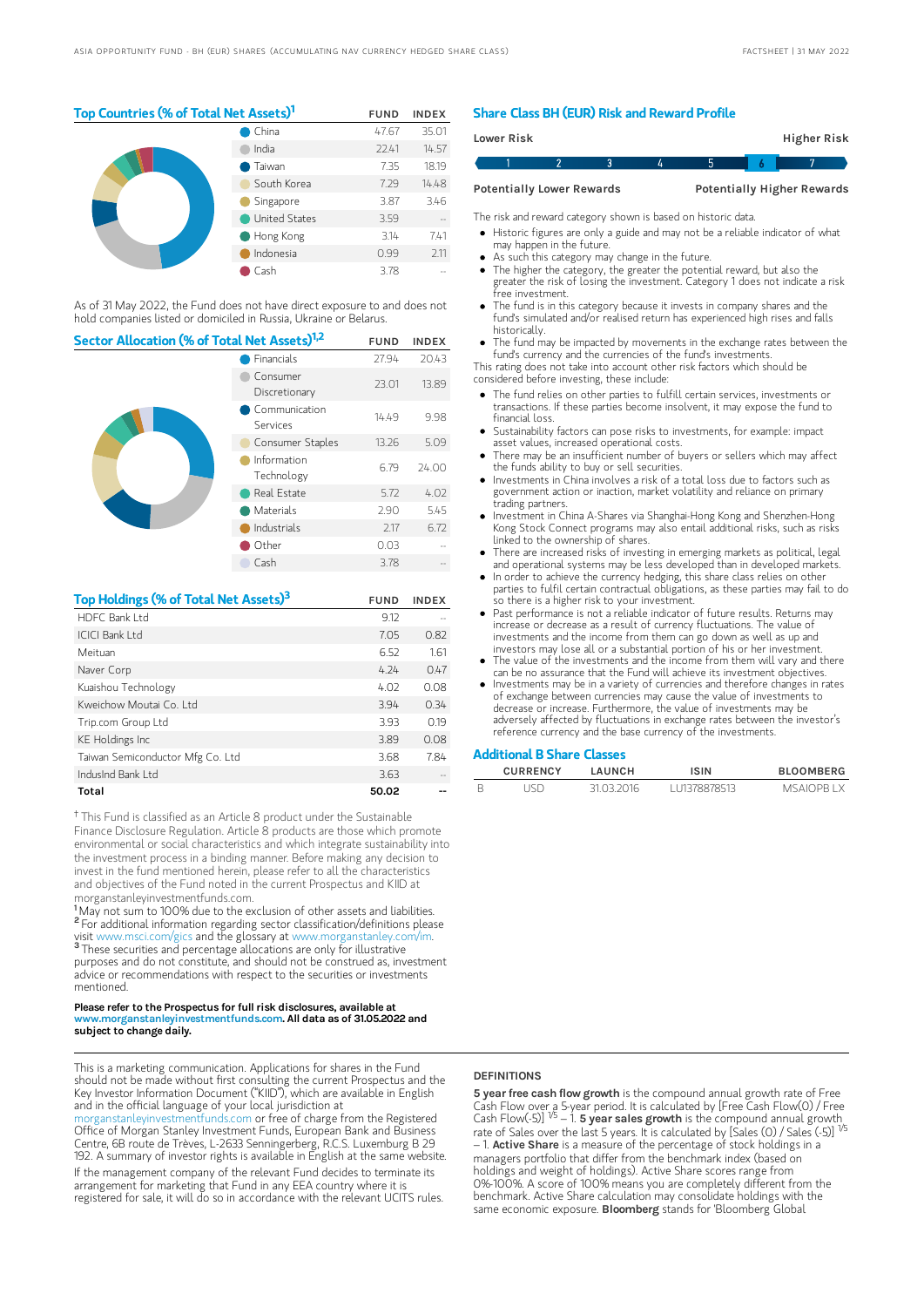Identifier (BBGID)'. This is a unique 12 digit alphanumerical code designed to enable the identification of securities, such as the Morgan Stanley Investment Funds sub-funds at share class level, on a Bloomberg Terminal. The Bloomberg Terminal, a system provided by Bloomberg L.P., enables analysts to access and analyse real-time financial market data. Each Bloomberg code starts with the same BBG prefix, followed by nine further characters that we list here in this guide for each share class of each fund. ISIN is the international securities identification number (ISIN), a 12 digit code consisting of numbers and letters that distinctly identifies securities. NAV is the Net Asset Value per share of the Fund (NAV), which represents the value of the assets of a fund less its liabilities. Net cash to equity is the ratio of a company's cash on hand against the total net worth of the company. It is calculated by [(Total Cash and cash equivalents – Total Liabilities) / Shareholder's Equity]. Number of holdings provided are a typical range, not a maximum number. The portfolio may exceed this from time to time due to market conditions and outstanding trades. Return on assets (ROA) is a measure of a company's profitability, equal to a fiscal year's earnings divided by its total assets, expressed as a percentage. Return on invested capital (ROIC) represents the performance ratio measuring a company's percentage return on its invested capital. Income statement items as of latest reported fiscal period, and Balance Sheet items from one period earlier. ROIC is calculated by dividing Net Income by (Property, Plant & Equipment + Working Capital + Short Term Debt - Cash & Equivalents). ROIC has a cap of 200% and a floor of 0%, ex Financials and Real Estate Sectors. Weighted average market capitalization is an average of the market capitalization of stocks comprising a portfolio or index, adjusted by each stock's weight in the portfolio or index.

#### INDEX INFORMATION

The MSCI All Country Asia Ex-Japan Index is a free float-adjusted market capitalization weighted index that is designed to measure the equity market performance of Asia, excluding Japan. The performance of the Index is listed in U.S. dollars and assumes reinvestment of net dividends. The index is unmanaged and does not include any expenses, fees or sales charges. It is not possible to directly invest in an index.

#### **DISTRIBUTION**

This communication is only intended for and will only be distributed to persons resident in jurisdictions where such distribution or availability would not be contrary to local laws or regulations. In particular, the Shares are not for distribution to US persons.

Ireland: MSIM Fund Management (Ireland) Limited. Registered Office: The Observatory, 7-11 Sir John Rogerson's Quay, Dublin 2, D02 VC42, Ireland. Registered in Ireland as a private company limited by shares under company number 616661. MSIM Fund Management (Ireland) Limited is regulated by the Central Bank of Ireland. United Kingdom: Morgan Stanley Investment Management Limited is authorised and regulated by the Financial Conduct Authority. Registered in England. Registered No. 1981121. Registered Office: 25 Cabot Square, Canary Wharf, London E14 4QA, authorised and regulated by the Financial Conduct Authority. Dubai: Morgan Stanley Investment Management Limited (Representative Office, Unit Precinct 3-7th Floor-Unit 701 and 702, Level 7, Gate Precinct Building 3, Dubai International Financial Centre, Dubai, 506501, United Arab Emirates. Telephone: +97 (0)14 709 7158). **Italy:** MSIM Fund Management (Ireland)Limited, Milan Branch (Sede Secondaria di Milano) is a branch of MSIM Fund Management (Ireland) Limited, a company registered in Ireland, regulated by the Central Bank of Ireland and whose registered office is at The Observatory, 7-11 Sir John Rogerson's Quay, Dublin 2, D02 VC42, Ireland. MSIM Fund Management (Ireland) Limited Milan Branch (Sede Secondaria di Milano) with seat in Palazzo Serbelloni Corso Venezia, 16 20121 Milano, Italy, is registered in Italy with company number and VAT number 11488280964. The Netherlands: MSIM Fund Management (Ireland) Limited, Rembrandt Tower, 11th Floor Amstelplein 1 1096HA, Netherlands. Telephone: 31 2-0462-1300. Morgan Stanley Investment Management is a branch office of MSIM Fund Management (Ireland) Limited. MSIM Fund Management (Ireland) Limited is regulated by the Central Bank of Ireland. France: MSIM Fund Management (Ireland) Limited, Paris Branch is a branch of MSIM Fund Management (Ireland) Limited, a company registered in Ireland, regulated by the Central Bank of Ireland and whose registered office is at The Observatory, 7-11 Sir John Rogerson's Quay, Dublin 2, D02 VC42, Ireland. MSIM Fund Management (Ireland) Limited Paris Branch with seat at 61 rue de Monceau 75008 Paris, France, is registered in France with company number 890 071 863 RCS. Spain: MSIM Fund Management (Ireland) Limited, Sucursal en España is a branch of MSIM Fund Management (Ireland) Limited, a company registered in Ireland, regulated by the Central Bank of Ireland and whose registered office is at The Observatory, 7-11 Sir John Rogerson's Quay, Dublin 2, D02 VC42, Ireland. MSIM Fund Management (Ireland) Limited, Sucursal en España with seat in Calle Serrano 55, 28006, Madrid, Spain, is registered in Spain with tax identification number W0058820B. Switzerland: Morgan Stanley & Co. International plc, London, Zurich Branch Authorised and regulated by the Eidgenössische Finanzmarktaufsicht ("FINMA"). Registered

with the Register of Commerce Zurich CHE-115.415.770. Registered Office: Beethovenstrasse 33, 8002 Zurich, Switzerland, Telephone +41 (0) 44 588 1000. Facsimile Fax: +41(0) 44 588 1074.

Australia: This publication is disseminated in Australia by Morgan Stanley Investment Management (Australia) Pty Limited ACN: 122040037, AFSL No. 314182, which accepts responsibility for its contents. This publication, and any access to it, is intended only for "wholesale clients" within the meaning of the Australian Corporations Act. **Hong Kong:** This document has been issued by Morgan Stanley Asia Limited for use in Hong Kong and shall only be made available to "professional investors" as defined under the Securities and Futures Ordinance of Hong Kong (Cap 571). The contents of this document have not been reviewed nor approved by any regulatory authority including the Securities and Futures Commission in Hong Kong. Accordingly, save where an exemption is available under the relevant law, this document shall not be issued, circulated, distributed, directed at, or made available to, the public in Hong Kong. Singapore: This publication should not be considered to be the subject of an invitation for subscription or purchase, whether directly or indirectly, to the public or any member of the public in Singapore other than (i) to an institutional investor under section 304 of the Securities and Futures Act, Chapter 289 of Singapore ("SFA"), (ii) to a "relevant person" (which includes an accredited investor) pursuant to section 305 of the SFA, and such distribution is in accordance with the conditions specified in section 305 of the SFA; or (iii) otherwise pursuant to, and in accordance with the conditions of, any other applicable provision of the SFA. In particular, for investment funds that are not authorized or recognized by the MAS, units in such funds are not allowed to be offered to the retail public; any written material issued to persons as aforementioned in connection with an offer is not a prospectus as defined in the SFA and, accordingly, statutory liability under the SFA in relation to the content of prospectuses does not apply, and investors should consider carefully whether the investment is suitable for them. This publication has not been reviewed by the Monetary Authority of Singapore.

Chile: Neither the Fund nor the interests in the Fund are registered in the Registry of Offshore Securities (el Registro de Valores Extranjeros) or subject to the supervision of the Commission for the Financial Market (la Comisión para el Mercado Financiero). This document and other offering materials relating to the offer of the interests in the Fund do not constitute a public offer of, or an invitation to subscribe for or purchase, the Fund interests in the Republic of Chile, other than to individually identified purchasers pursuant to a private offering within the meaning of Article 4 of the Chilean Securities Act (la Ley del Mercado de Valores) (an offer that is not "addressed to the public at large or to a certain sector or specific group of the public").

Peru: The interests in the Fund have not been and will not be registered in Peru under Decreto Legislativo 862: Ley de Fondos de Inversión y sus Sociedades Administradoras or under Decreto Legislativo 861: Ley del Mercado de Valores (the "Securities Market Law"), and are being offered to institutional investors only (as defined in article 8 of the Securities Market Law) pursuant to a private placement, according to article 5 of the Securities Market Law. The interests in the Fund have not been registered in the securities market public registry (Registro Público del Mercado de Valores) maintained by, and the offering of the Fund interests in Peru is not subject to the supervision of, the Superintendencia del Mercado de Valores. Any transfers of the Fund interests shall be subject to the limitations contained in the Securities Market Law and the regulations issued thereunder.

#### IMPORTANT INFORMATION

EMEA: This marketing communication has been issued by MSIM Fund Management (Ireland) Limited. MSIM Fund Management (Ireland) Limited is regulated by the Central Bank of Ireland. MSIM Fund Management (Ireland) Limited is incorporated in Ireland as a private company limited by shares with company registration number 616661 and has its registered address at The Observatory, 7-11 Sir John Rogerson's Quay, Dublin 2, D02 VC42, Ireland.

This document contains information relating to the sub-fund ("Fund") of Morgan Stanley Investment Funds, a Luxembourg domiciled Société d'Investissement à Capital Variable. Morgan Stanley Investment Funds (the "Company") is registered in the Grand Duchy of Luxembourg as an undertaking for collective investment pursuant to Part 1 of the Law of 17th December 2010, as amended. The Company is an Undertaking for Collective Investment in Transferable Securities ("UCITS").

Applications for shares in the Fund should not be made without first consulting the current Prospectus, Key Investor Information Document ("KIID"), Annual Report and Semi-Annual Report ("Offering Documents"), or other documents available in your local jurisdiction which is available free of charge from the Registered Office: European Bank and Business Centre, 6B route de Trèves, L-2633 Senningerberg, R.C.S. Luxemburg B 29 192. In addition, all Italian investors should refer to the 'Extended Application Form', and all Hong Kong investors should refer to the 'Additional Information for Hong Kong Investors' section, outlined within the